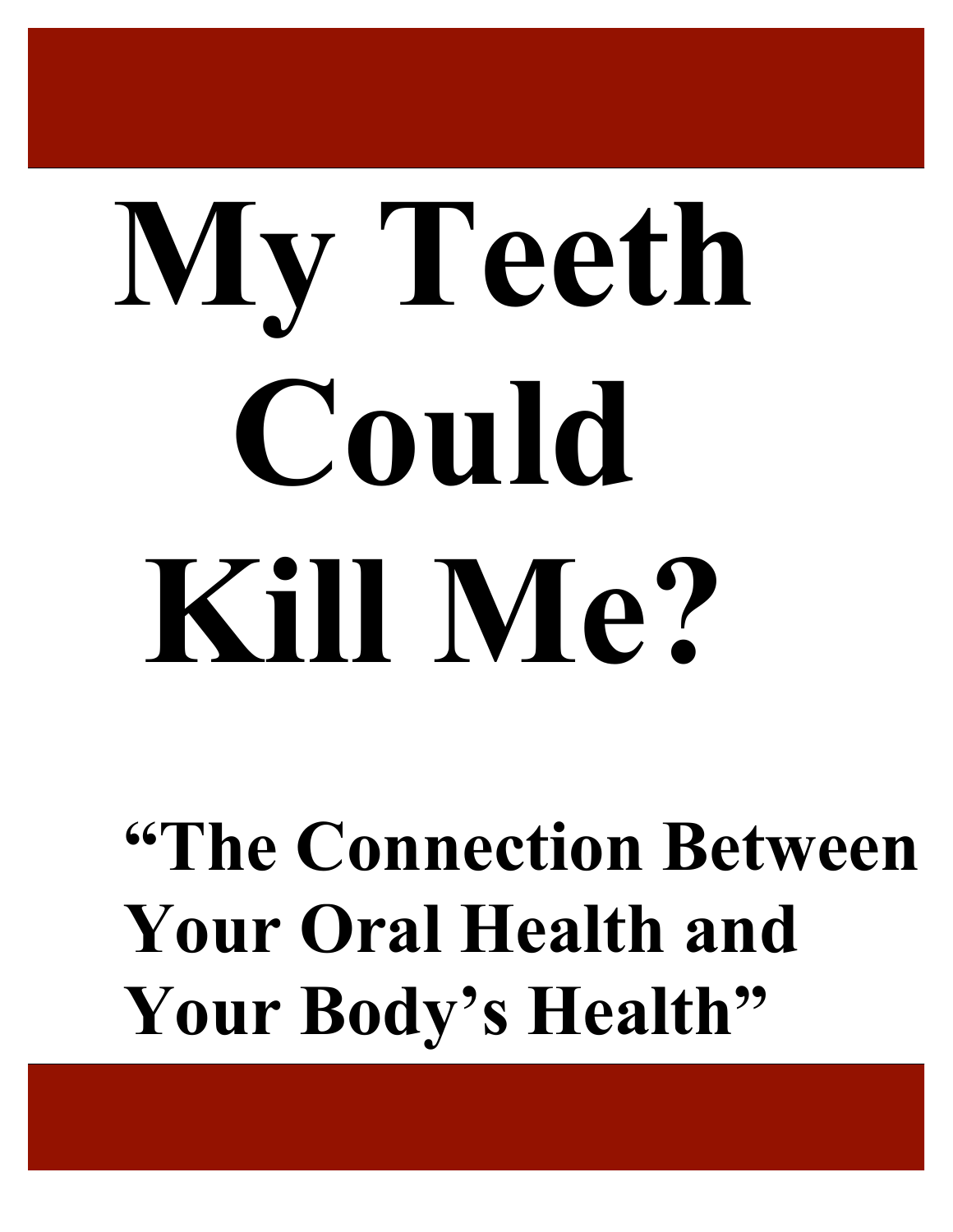## **Re: Special Report My Teeth Could Kill Me?**

Dear Friend,

**Regular tooth cleanings with periodontal therapy just might prolong your life**, according to the latest research by dental experts. As strange as it may sound, an infection in your gums can travel through your body to other organs, such as your heart, digestive system, and lungs. This is why it's more important than ever to go for regular dental check-ups and ensure that your periodontal health is constantly managed.

Periodontal disease and poor oral hygiene may be indicators of premature death, according to Dr. Michael F. Roizen in his classic book *Real Age: Are You as Young as You Can Be?* That's because gum disease has been linked to heart disease, diabetes, respiratory disease, digestive problems, osteoporosis, and immune problems.

Young men who had a maximum oral hygiene index of 6 (0 indicating ideal oral hygiene and 6 poor oral hygiene) had a three to four times higher risk of dying sooner than those who had a hygiene index of 0. In addition, young men with periodontitis had a nearly three fold increased risk of dying from coronary heart disease.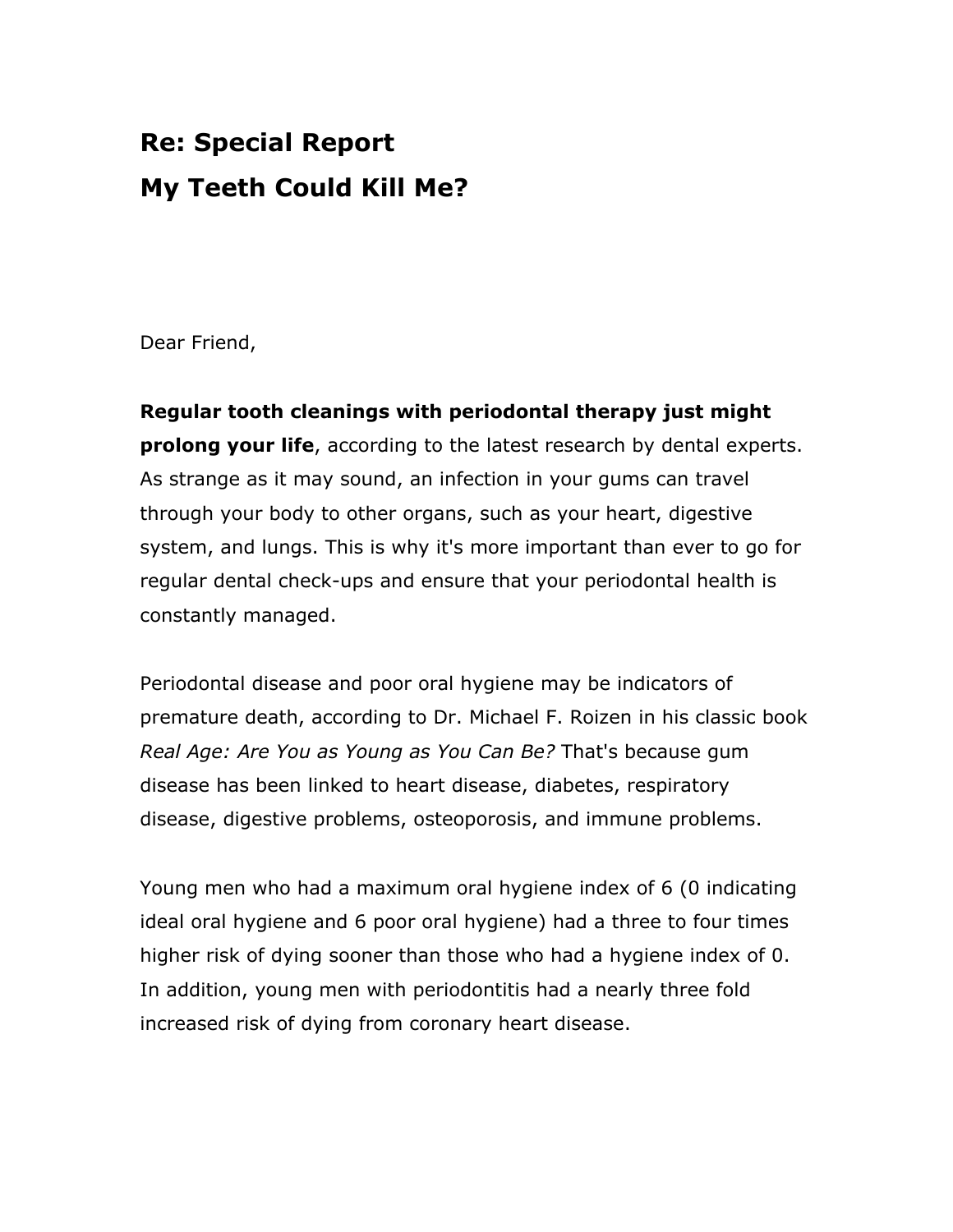Untreated periodontal disease and decay in and around the mouth is like having an open wound the size of a fist; it's just invisible because it's under the gums. Periodontal disease, usually called Gum Disease, is a chronic infection involving about 500 different kinds of bacteria that can affect heart disease.

The way it works is that chronic infections may trigger a chain of chemical events that cause inflammation, or swelling, throughout the body. When plaque lining the arteries causes them to becomes inflamed, blood clots can form, leading to heart attack or stroke.

Studies have found that people with periodontal disease are more likely to suffer from coronary artery disease than those who don't. Some researchers believe that bacteria shed by chronic oral infections can spread through the bloodstream and contribute to disease in the heart and other parts of the body.

Patients who receive regular tooth cleanings may have better overall health than patients who do not, according to the latest scientific research.



The evidence is so striking that, according to the September  $19<sup>th</sup>$  2006 issue of *The Wall Street Journal*, several health plans have taken notice and decided to cover tooth cleanings as part of their overall medical package in the hopes that there will be a decrease in the incidence of premature deliveries, diabetes, and heart disease.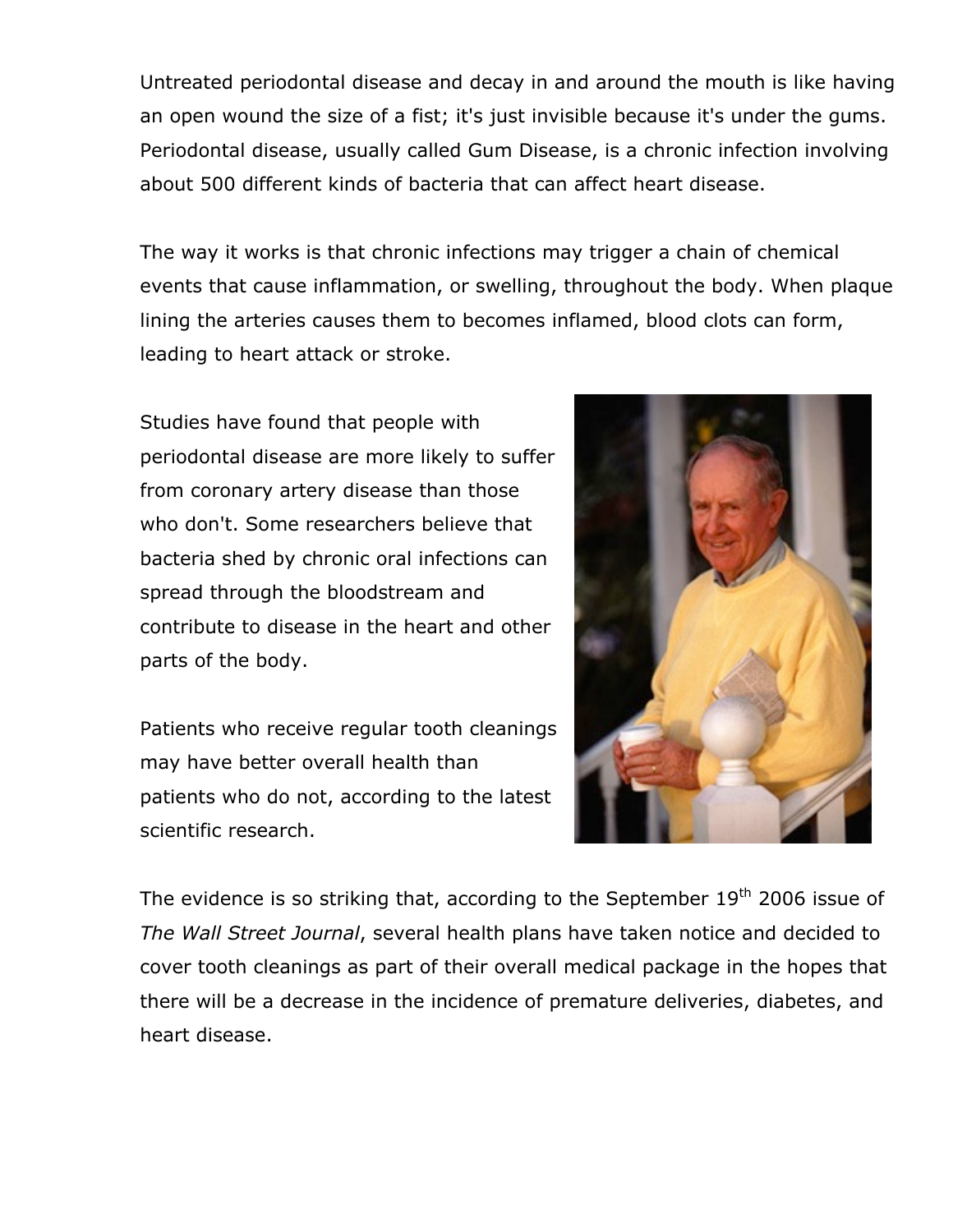Common signs of gum disease include bleeding gums or pus between the teeth. Left untreated, this chronic infection can destroy the bone that supports the teeth and may lead to tooth loss. Those at risk for cardiovascular disease should consult with a dentist for a periodontal screening and evaluation.

#### **Say "Ahhh" to Avoid Heart Disease**

By allowing your dentist to treat your gum disease, you are decreasing your chances for developing heart disease. As strange as it may sound, an infection in your gums can travel through your body to your heart. This is why it's more important than ever to go for regular dental check-ups and ensure that your periodontal health is constantly managed.

The word *periodontal* means "around the tooth." Periodontal disease is a chronic bacterial infection that affects the gums and bone supporting the teeth.



Periodontal disease can affect one tooth or many teeth. It begins when the bacteria in plaque (the sticky, colorless film that constantly forms on your teeth) causes the gums to become inflamed.

According to the American Academy of Periodontology, up to 30% of the population may be genetically susceptible to gum disease. Despite aggressive oral care habits, these people may be six times more likely to develop periodontal disease.

For the past decade, several studies have

concluded that there is a strong link between periodontal disease and coronary heart disease. One result of periodontal disease is the loss of teeth.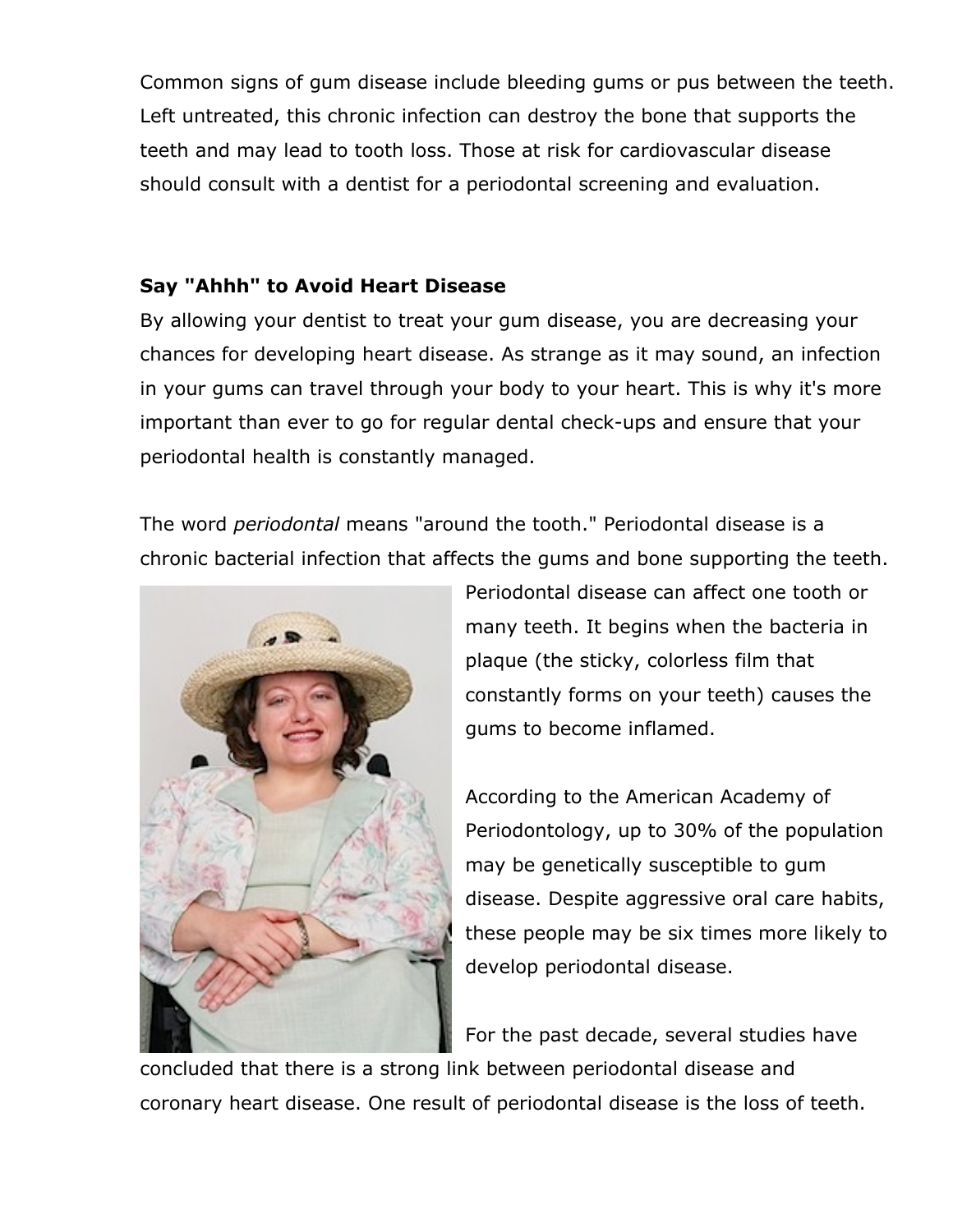When the gums become so diseased, your teeth can wiggle out. This led researchers in Finland to investigate the associations between the number of missing teeth and diagnosed heart disease in 1,384 men aged 45 to 64 years.

The researchers discovered that those with a higher number of missing teeth from sustained oral infections--which is a direct result of periodontal disease--had a higher likelihood of heart disease.

# **Read this patient's story to understand the dental-health to heart-health connection…**

**"I'll Walk You Down the Aisle…"**



**My daughter has met someone special. She thinks he might be the one. I am extremely happy for her, but there is a problem. She is worried I won't be there for her when it is time for me to walk her down the aisle. I'm worried, too.**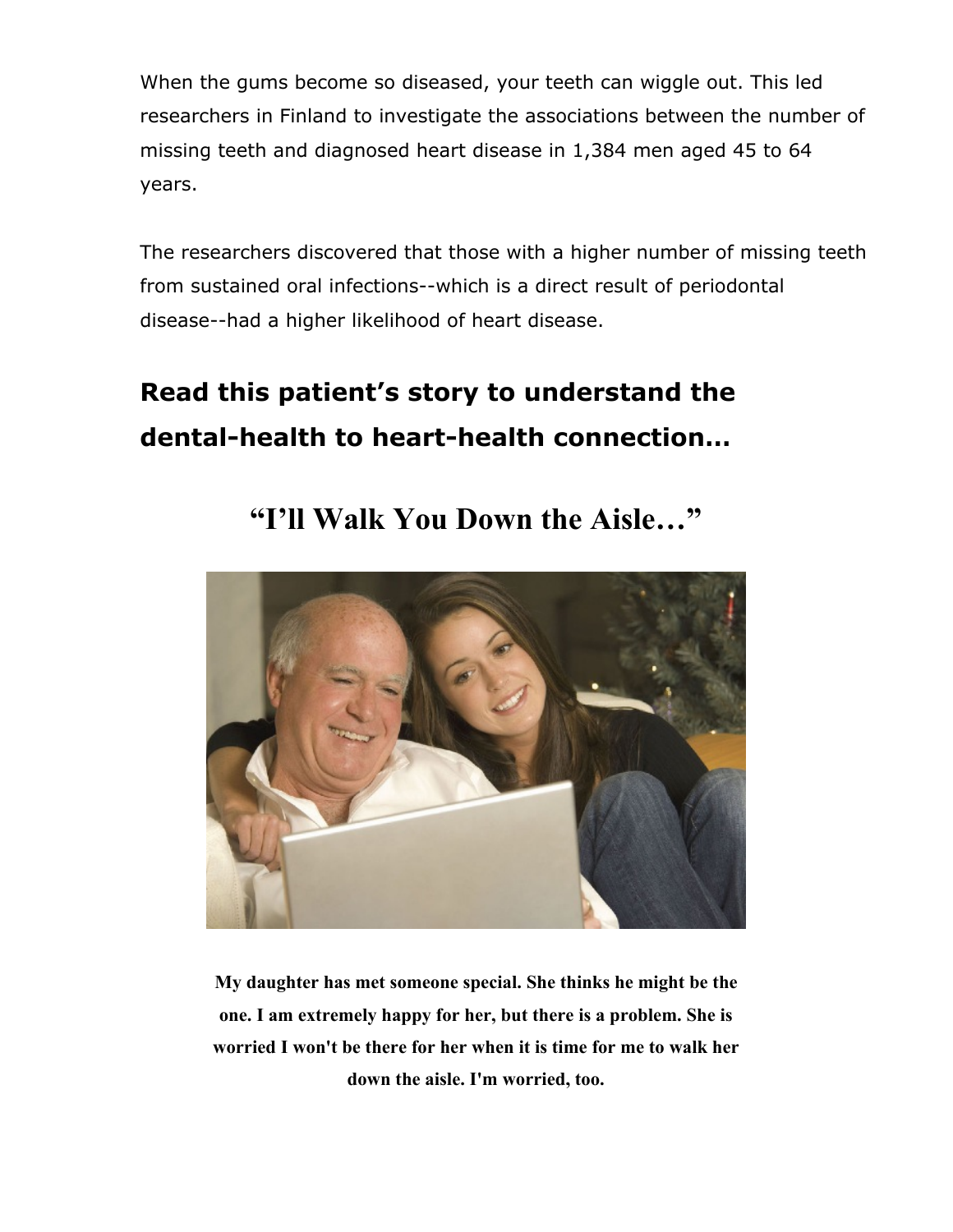I've already lost my father and two brothers to heart disease and I'm afraid that I am well on my way to following in their footsteps. They were in their early 60's and I am now 58. So, when she told me about the man she met, and how she feels about him, I made a decision. Actually, I've made a few.

I decided to visit my regular doctor. During the appointment, I had several tests completed that officially diagnosed me with heart disease. He prescribed medication, exercise, and diet.

The exercise and diet part are probably the hardest part of my treatment program. I now have to get up and move instead of sitting on the couch watching countless hours of TV with a bag of potato chips. But I made a promise to myself and to my daughter.

I also decided to visit a new dentist for a check-up. A friend of mine told me that there is a possible link between heart disease and periodontal disease, also known as gum disease and I wanted to cover all of my bases.

The dentist said he was glad that I was taking an active role because I did indeed have the beginnings of periodontal disease and he said I should be treated. I once again thought about my daughter and walking her down the aisle, about holding my first grandchild, and eventually, being there the day she turns 58.

So, I knew in addition to the exercise, good diet, and medication from my doctor, I was going to have to take more drastic steps and treat my periodontal disease with regular periodontal treatment sessions.

I decided to go with the non-surgical route to treat my gum disease. This involved treatment to remove plaque and calculus through scaling. I also started using a special toothpaste and mouthwash. And, of course, that old, reliable enemy of gum disease – flossing.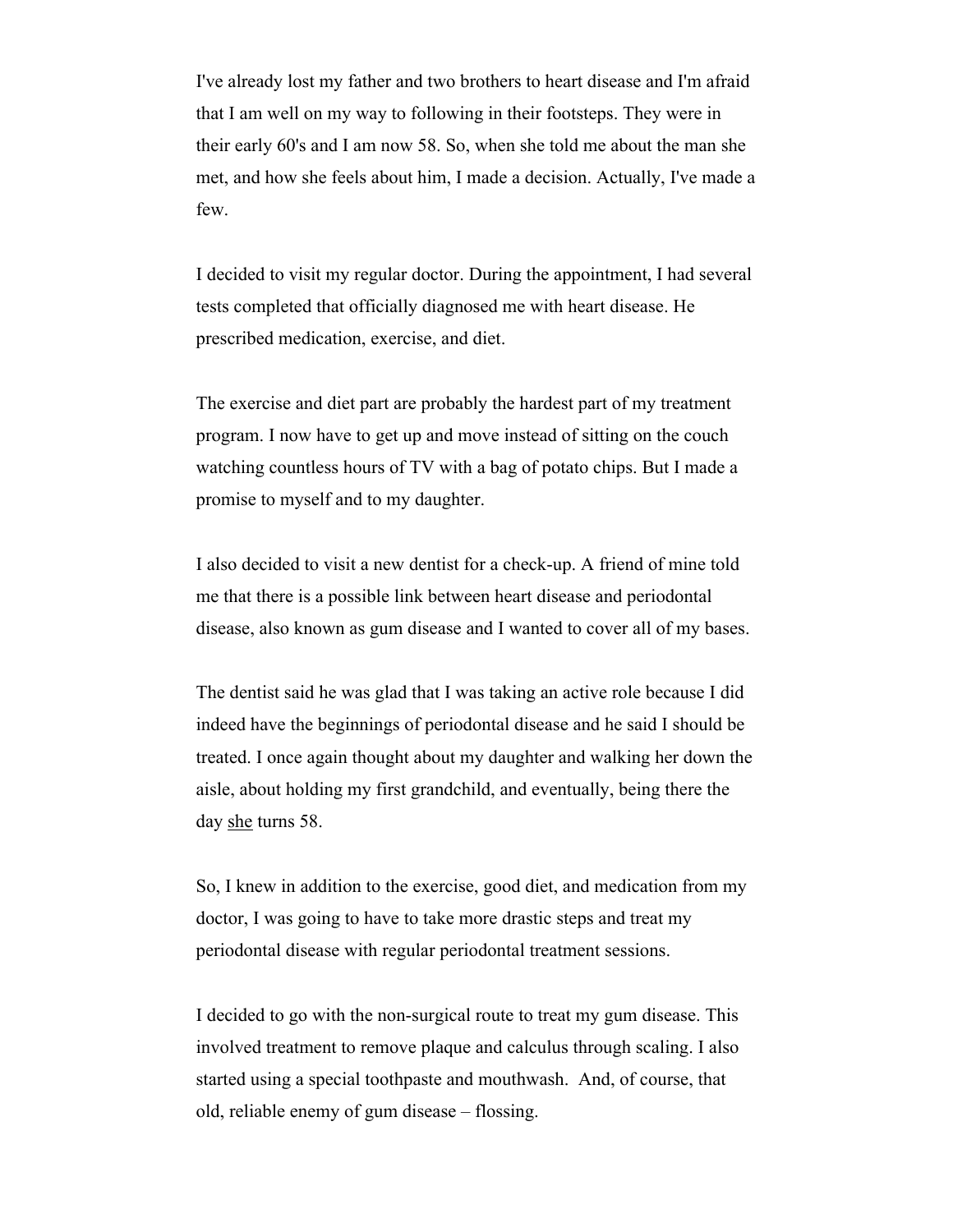I am so happy with my decision. It was scary to go through some of the tests, but I know with my hard work and regular visits to the dentist I will be there to walk my daughter down the aisle.

I'm already starting to feel better. I've also met the man my daughter loves. And now I'm even more excited for her because she deserves the best and he's as close as I've met yet. I want to always be there for her and that's why I'm so happy I've decided to take charge of my health - including my oral health.

## **It's Not Just Your Teeth You're Saving--It's Your Life.**

Worldwide, periodontal disease may affect as many as three of four people, but only about 15 percent get treated.

Periodontal disease is the most common chronic infectious disease in the world, more common than the cold. Population surveys and studies done in the United States indicate that more than 50 percent of adults have gingivitis and 30 percent have periodontitis, according to the American Academy of Periodontology. The problem increases with age.

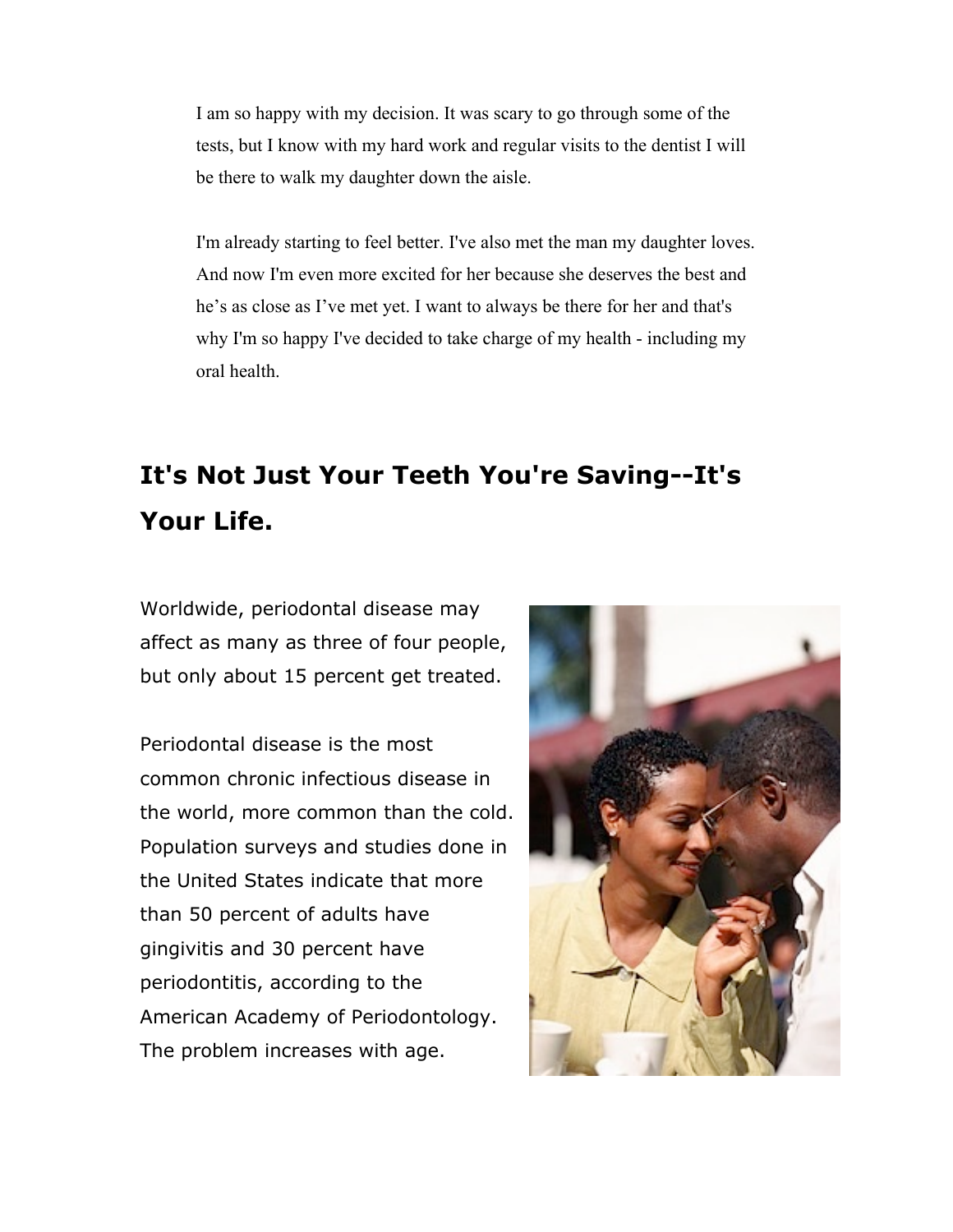The bottom line is that periodontal disease may be far more serious threat to your health than previously realized. To prolong your life, take action now to protect your gums. Call us for an appointment.

#### **Tooth Loss Affects Digestive Disorders**



Tooth loss is the result of an advanced state of periodontal disease, in which the gums become so infected they cannot hold the teeth any longer. When teeth fall out, it is more difficult to eat, and people without teeth--even those who wear dentures--are the most vulnerable to digestive and other related problems.

Research indicates that changes in food preferences and subsequent

nutrient deficiencies are associated with tooth loss. Even those with dentures do not always obtain the necessary nutrients. One study of denture-wearers found that their chewing efficiency was about onesixth that of a person with natural teeth.

Poor chewing has been associated with a decrease in vitamin A and fiber intake and an increase in cholesterol, saturated fat and calories, ingredients that increase the risks of cancer and heart disease. This study concluded that most of the patients with dentures showed a low chewing performance classification. They also took more medication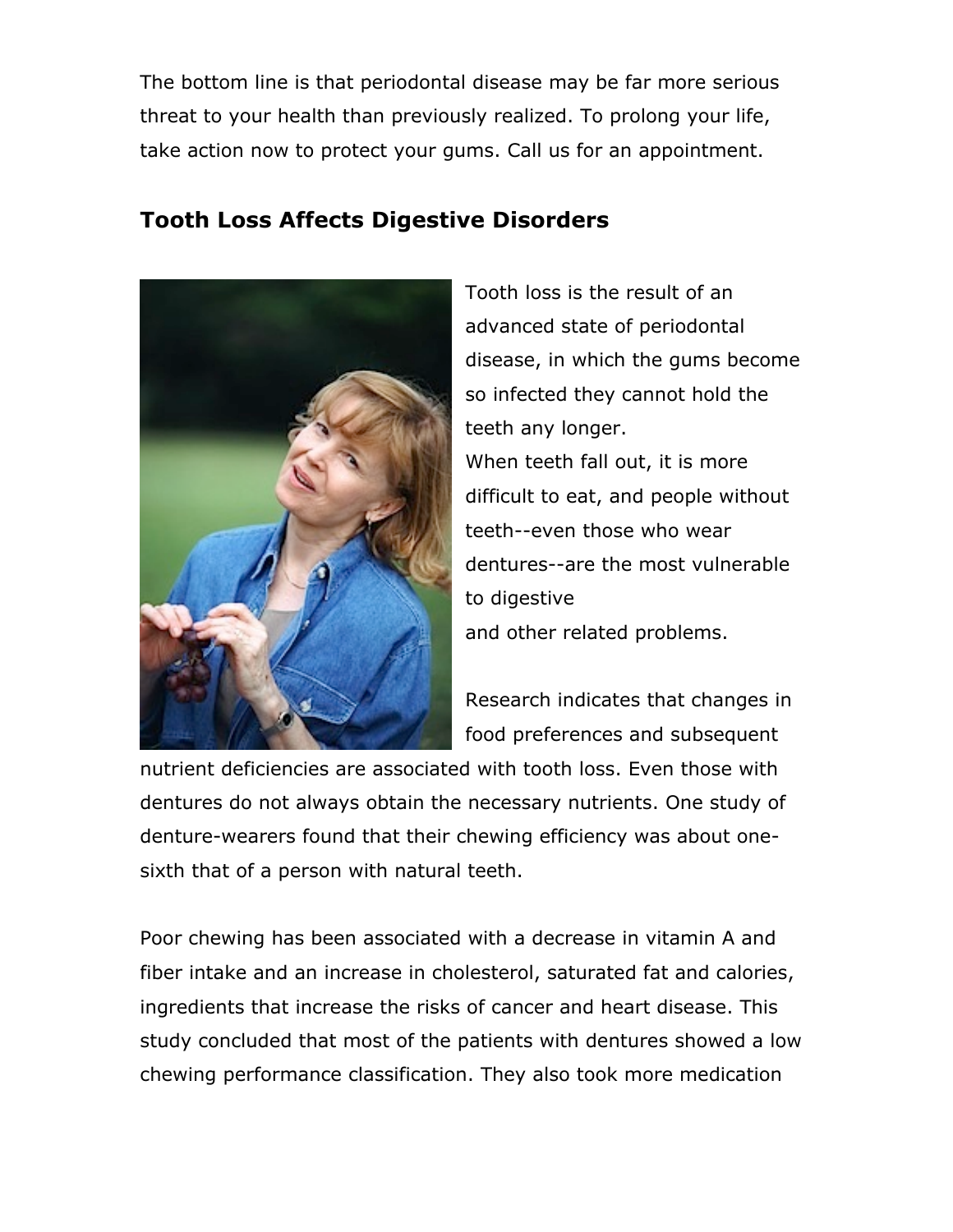for gastrointestinal disorders than those with a higher chewing performance.

One way to prevent this escalation of problems is to have your teeth cleaned regularly. Periodontal therapy will eliminate any infections in the gums, which will help you keep your teeth for life. This, in turn, will help you eat better, look better, feel better, and live longer.

## **Periodontal Disease Stresses Immune System**

Periodontal disease is an infection of the gums that not only affects your oral health, but also your overall health. The periodontal pocket



acts as a reservoir for numerous toxic bacteria, which can create an added stress to the immune system.

Gum infections can have a devastating effect on the immune system because it involves the gums and underlying bone.

The immune system can become so compromised that

its ability to resist additional infections and toxins could be diminished. A weakened immune system puts the various body systems at risk, creating a domino effect.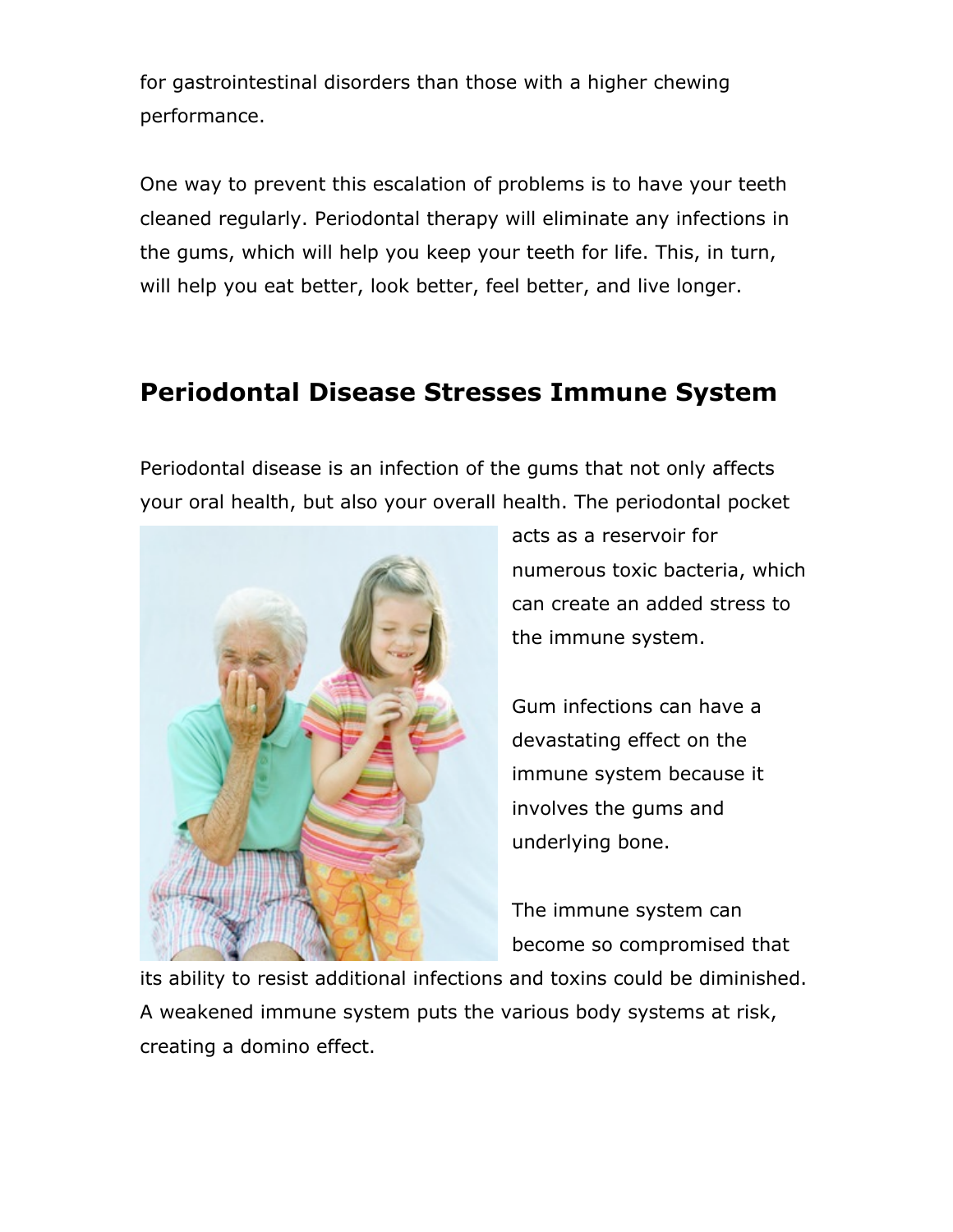Gum disease has been found to increase the risk of heart attack by as much as 25 percent, and the risk of stroke by a factor of 10. Gum disease can worsen respiratory diseases, such as pneumonia, bronchitis, emphysema, and chronic obstructive pulmonary disease.

In fact, if you are suffering from any other infectious diseases, you cannot afford to let gum disease go untreated. Gum disease is a serious health issue that should be treated as quickly as possible.

### **Periodontal Disease Negatively Affects Diabetes**

Numerous studies indicate that the presence and severity of periodontal disease can increase the risk of poor blood sugar control in diabetics. One study that compared diabetic patients with minimal and severe periodontal disease found that those with the more severe periodontal disease had a significantly greater number of cardiovascular complications, including stroke, angina, and heart failure.

Another study found that the treatment of periodontal disease in diabetics might actually improve the diabetics' ability to control diabetes. Although there are no known definitive reasons why periodontitis impacts blood sugar control in diabetics, a few theories have been created.

Acute bacterial and viral infections control an increase in the body's resistance to insulin, which aggravates blood sugar control. In diabetics, further infection exacerbates insulin resistance and significant worsens its ability to regular blood sugar.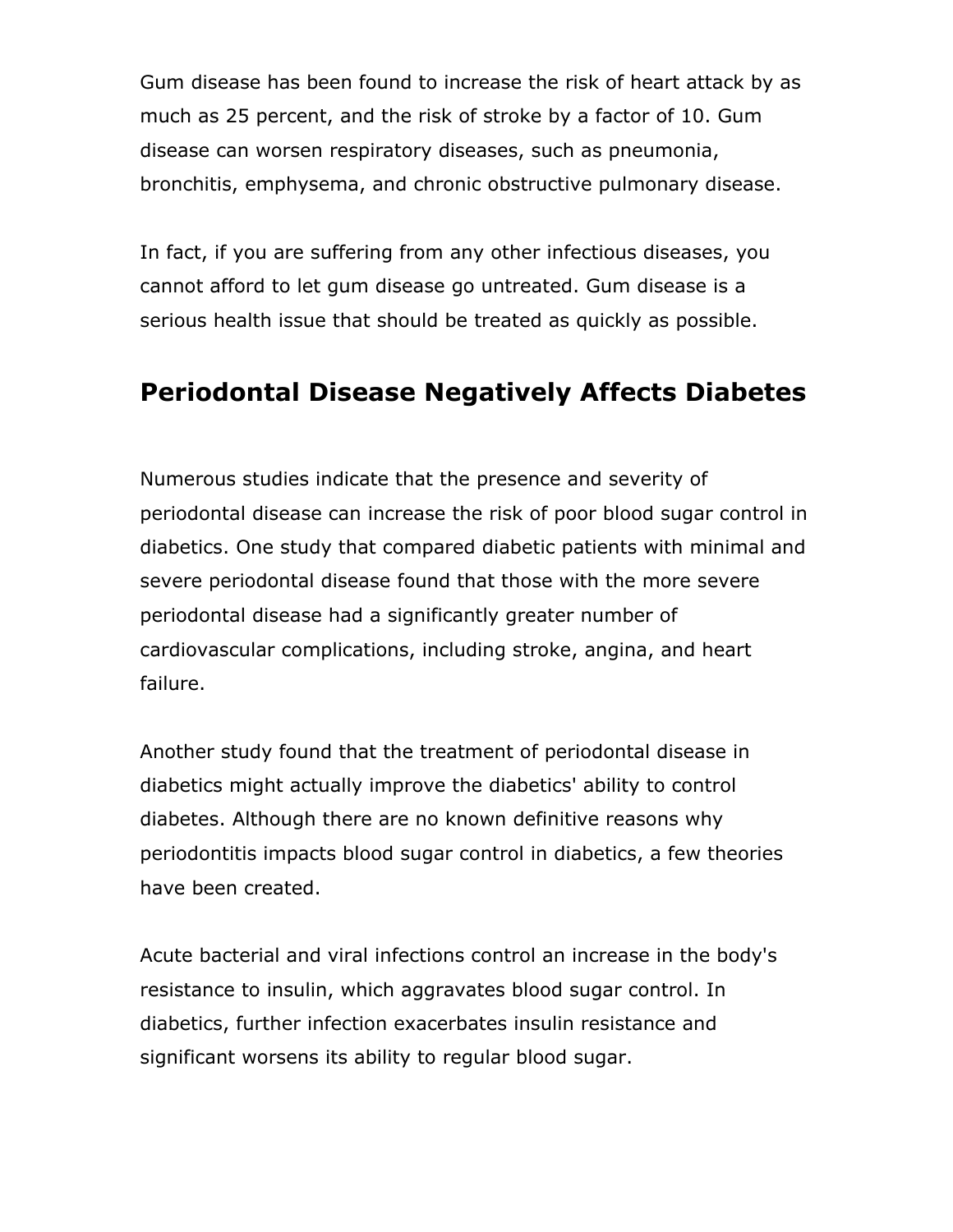Periodontal disease and diabetes have a complex interaction. Anyone with diabetes, regardless of the severity, should have a thorough oral health examination. If gum disease is found, every effort should be made to eliminate it.

# **No Bones About It: Gum Disease Increases Risk of Osteoporosis**

Researchers at the University of Buffalo and the University of New York at Buffalo found that most people diagnosed with periodontal disease were at a higher risk of underlying osteoporosis. Published in the *Journal of Periodontology*, the study involved more than 2,500 postmenopausal women.

It found that women with low bone density, or osteoporosis, were at an 86 percent risk of having gum disease, the major cause of tooth loss in those older than 35 years.



Researchers also discovered a very strong relationship between the advanced form of gum disease that causes bone loss, gum-attachment loss, tooth loss, and osteoporosis.

It is believed that eliminating gum disease may also help combat osteoporosis, which affects more than 20 million people in the